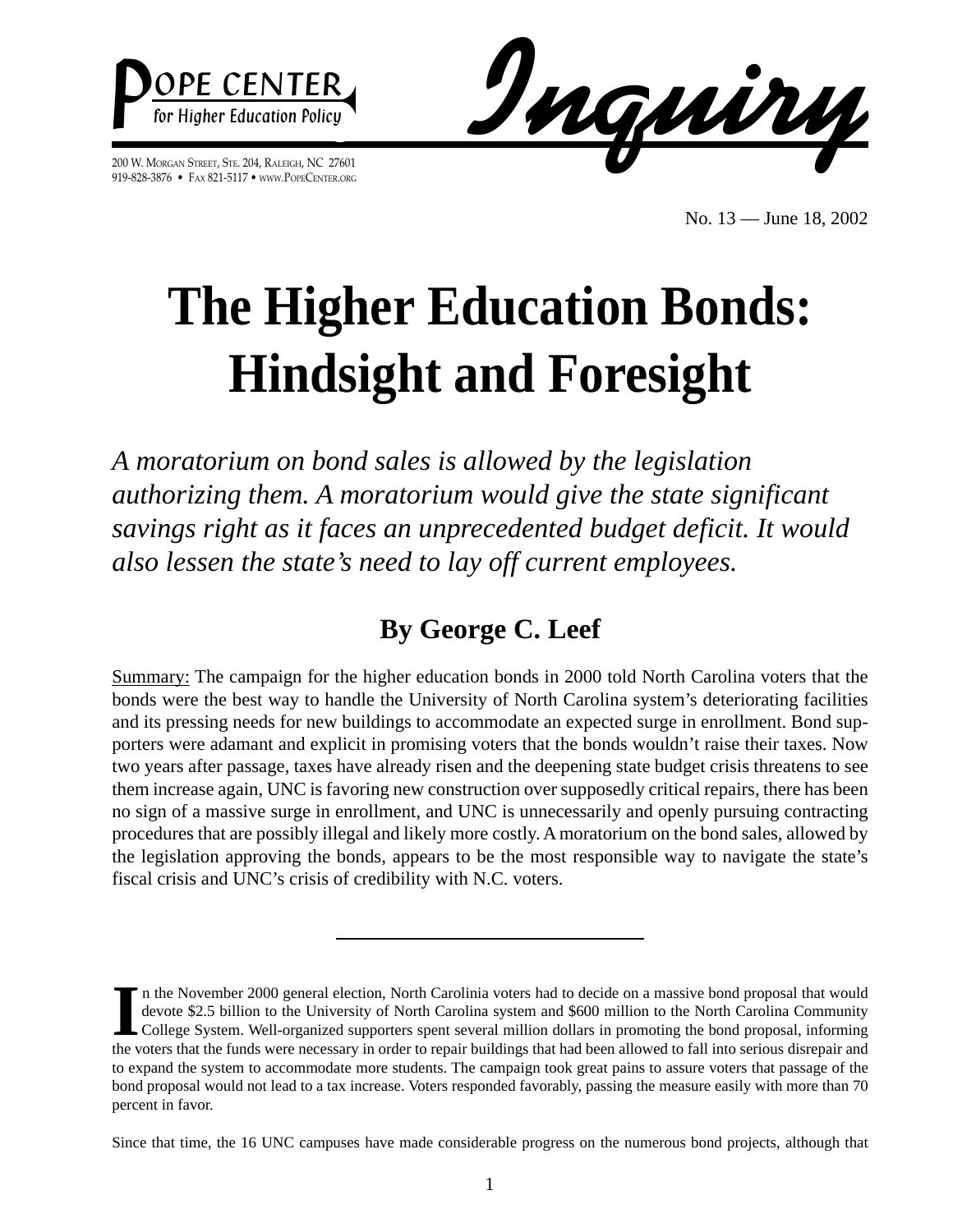progress is very uneven among the campuses. Meanwhile, the fiscal situation facing the state has changed dramatically, with large budget deficits in 2001 and 2002 leading to reassessment of the state's spending priorities.

This paper will take a look back at what has transpired with the bonds and the projects they fund and also to the future, inquiring whether, given North Carolina's dire budgetary situation, a moratorium on future bond sales and commitments for construction work would be advisable.

#### *Background*

On April 9, 1999, the consulting firm Eva Klein & Associates presented to the UNC Board of Governors a report entitled "Building for the New Millennium." The report evaluated the condition of the buildings at the 16 UNC campuses and concluded that, on the whole, the buildings were in poor condition when the projected cost of doing all necessary repair and renovation work on them was compared to their replacement values. It also projected the capital needs of the system based on expected population growth and consequent increase in demand for places for students. In total, the Klein report placed the capital needs of the UNC system at \$6.9 billion — \$2.4 billion for repair and renovation and \$4.5 billion for increased capacity.

Governor Hunt and many leaders in the General Assembly immediately embraced the report as proof that dramatic action was needed in order to deal with what was now called a "crisis." Elected officials hurried to find ways of raising money to deal with the crisis without pausing to ask critical questions, such as:

*Voter were repeatedly and explicitly told that passage of the bond proposal "Will Not Raise Your Taxes."*

a) *How has it happened that so many buildings have been allowed to deteriorate to such an extent over so many years?*

b) *Can this building condition "crisis" be managed by a simple redirection of existing state resources?*

c) *Does the expected increase in college students in the state really necessitate physical expansion of the state's university system?*

By June 1999, the General Assembly was considering legislation that would have allowed the state to borrow \$3.0 billion (\$2.7 billion of which would have gone for UNC projects and \$300 million for the NCCCS projects); critically, the bonds in that proposal would not have required voter approval.

Opposition to the plan, centering chiefly on the fact that the state would be taking on a significant amount of debt without allowing the citizens to decide if they wanted to do so, caused its collapse in the summer of 1999. UNC leaders, however, never abandoned their desire for a massive capital injection via a bond issue. There is no evidence that they considered any other approaches. With their backing, new legislation authorizing a slightly larger bond issue (\$3.1 billion) with a different division of funds (\$2.5 billion for the UNC system and \$600 million for the community colleges) was introduced in the 2000 session of the General Assembly. This time, however, the lightning rod was removed: the bonds would be state general obligation bonds subject to voter approval. Also, a number of special interest projects such as a performing arts center on Roanoke Island were dropped from the list of those to receive funding. With little opportunity for critical comment (proponents of the bond package were given hours to make their case in the legislative hearings, while opponents were told to take only two minutes each), the General Assembly passed the bill.

An alliance of business interests and the state's higher education community waged an aggressive campaign on behalf of the bond proposal, spending several million dollars on television, radio, and print advertisements. Many of the ads explicitly stated that passage "Will Not Raise Your Taxes." UNC Public Television, which stood to gain from passage because it would receive funding for new equipment, repeatedly broadcast a one-sided documentary, "A Building Crisis," that made conditions throughout the UNC system look abysmal. With no organized opposition, the proposal's approval was a foregone conclusion.

#### *Bond Sales*

The legislation approving of the higher education bonds subject to a vote of the people, Session Law 2000-3, provides that the bonds are to be sold in six yearly increments.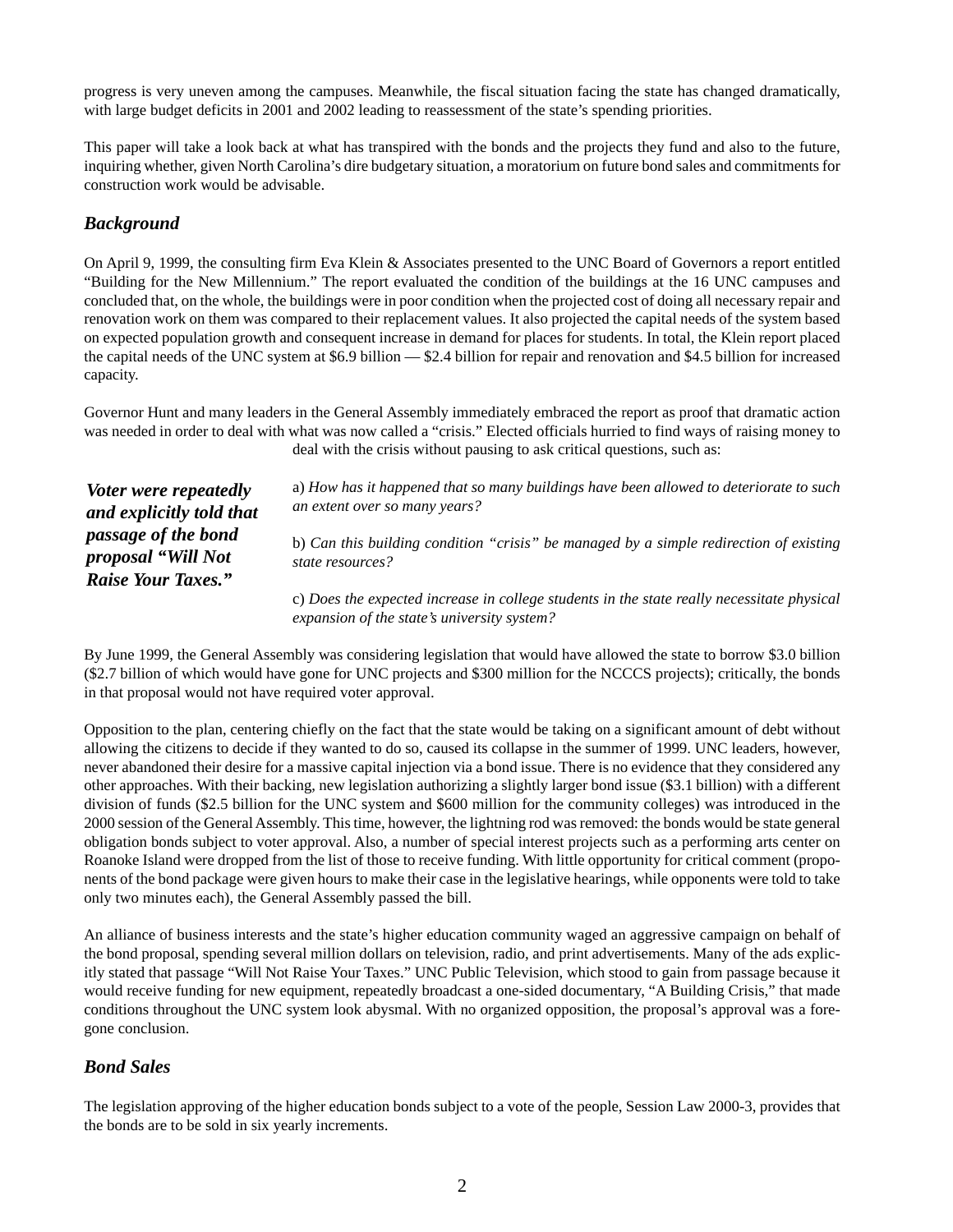| <b>Fiscal</b> year | <b>UNC</b> bonds | <b>NCCCS</b> bonds |
|--------------------|------------------|--------------------|
| 2000-2001          | \$201.6 million  | \$48.4 million     |
| 2001-2002          | \$241.9 million  | \$58.1 million     |
| 2002-2003          | \$483.9 million  | \$116.1 million    |
| 2003-2004          | \$483.9 million  | \$116.1 million    |
| 2004-2005          | \$564.5 million  | $$135.5$ million   |
| 2005-2006          | \$524.2 million  | $$125.8$ million   |

All of the bonds authorized for 2002 have been sold. The Treasurer's Office will begin sales of the 2003 bonds in March 2003.

#### *The Status of the Construction and Renovation Projects*

Action on the numerous construction and renovation projects at the sixteen UNC campuses began shortly after the approval of the bond issue.

The following table shows the degree of progress at each of the campuses as of March 1, 2002. Projects were regarded as "Under Construction" where the document "Status of UNC Bond Program" indicated that they were under construction or where land acquisitions were underway. Projects were classified as "Design Stage" where the document indicates either that the project is under design or that a designer has been selected or advertised for. All other projects, where no information was given about progress, were classified as "No Action." The calculations are based on the dollar figures given in Session Law 2000-3 for each individual project.

| Institution                                      | <b>Under Construction</b> | Design Stage | No Action      |
|--------------------------------------------------|---------------------------|--------------|----------------|
| Appalachian State                                | 16%                       | 70%          | 14%            |
| East Carolina                                    | 34                        | 50           | 16             |
| Elizabeth City State                             | $\Omega$                  | 56           | 44             |
| <b>Fayetteville State</b>                        | $\Omega$                  | 72           | 28             |
| N.C. A & T                                       | 44                        | 22           | 34             |
| N.C. Central                                     | $<$ 1                     | 81           | 18             |
| N.C. School of the Arts                          | 32                        | 44           | 24             |
| N.C. State                                       | 13                        | 53           | 34             |
| UNC-Asheville                                    | 24                        | 74           | $\overline{2}$ |
| UNC-Chapel Hill                                  | 14                        | 62           | 24             |
| <b>UNC-Charlotte</b>                             | 16                        | 84           | $\Omega$       |
| UNC-Greensboro                                   | 37                        | 31           | 32             |
| <b>UNC-Pembroke</b>                              | $\theta$                  | 45           | 55             |
| UNC-Wilmington                                   | 1                         | 72           | 27             |
| Western Carolina                                 | 53                        | 16           | 31             |
| <b>Winston-Salem State</b>                       | 34                        | 48           | 18             |
| UNC Affiliated Inst.<br>(includes UNC Public TV) | 85                        | 15           | $\theta$       |

As of March 1, 2002, the amount of the projects then under construction totaled \$502 million.

#### *Are the most pressing needs being tackled first?*

North Carolina voters were told the bond issue was the best means of dealing with the badly deteriorated condition of many buildings throughout the UNC system. They were also told that the state needed to expand the system to handle an expected surge in students — an oft-repeated prediction was that by 2008, the student body will have increased by 48,000.

The more compelling justification was the poor condition of buildings — no one wants students trying to learn science in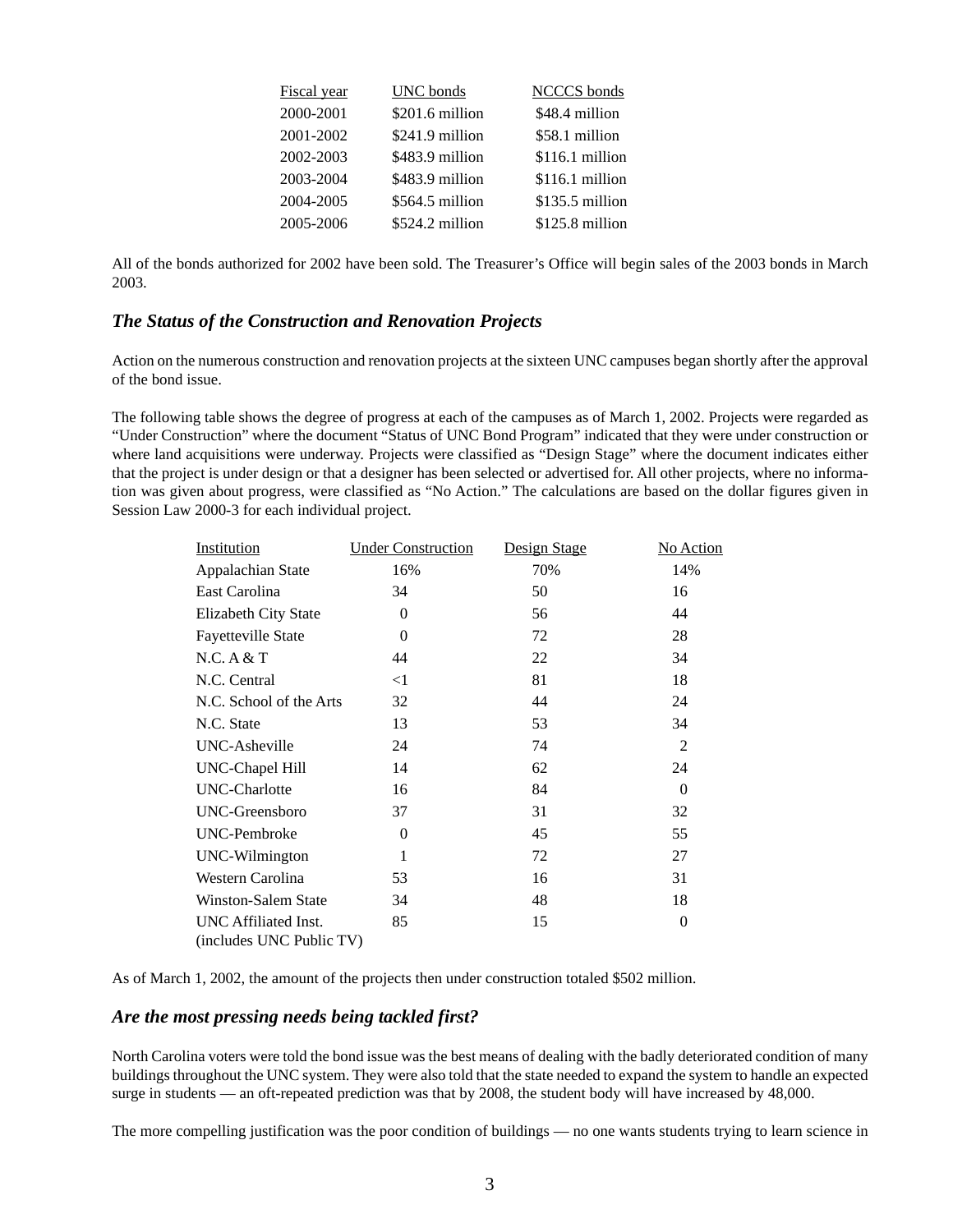antiquated labs, living in dilapidated dormitories or experiencing any of the other bad conditions that were widely publicized during the campaign over the bonds. The supposed need to expand the UNC system was (and is) far less persuasive a justification because students have many educational alternatives to attending one of the UNC system campuses. If UNC did not grow to accommodate more students, those who were not able to gain admittance to a UNC campus would turn to the wide array of independent colleges and universities as well as the growing availability of on-line educational offerings by UNC and hundreds of other universities around the country.

So, as a general proposition, the highest priority for the work approved under the bond proposal should be repairs and renovation — improving the bad living and learning conditions that clearly exist at many campuses. Expansion should have a lower priority. But do the projects already under construction or at the design stage reflect those priorities?

Of the 298 individual projects listed in the bond legislation, 195 are for building renovations and replacements. In most instances, those are classrooms, laboratories, and dorms, although there are some non-academic projects among them, such as Memorial Hall at Chapel Hill. As of March 1, 2002, only 16 of those 195 projects were under construction (8%); 85.5 were at the design stage (44%) and 93.5 had not registered any action (48%). (In some instances, projects were indicated as being in different stages with one stage further along than another; in those cases, the projects were treated as half in each.)

Of the 103 projects that are for new construction (expansion, additions, land purchases, etc.), 25.5 were under construction (25%), 50 were at the design stage (49%) and 27.5 have not registered any action (27%).

As the above results suggest, the UNC leadership does not appear to favor the repair and renovation of decaying facilities as top priority. On the contrary, the new construction projects are moving forth more rapidly on the whole than are the renovation projects.

*UNC leadership does not appear to favor the repair and renovation of decaying facilities as top priority. New construction projects are moving forth more rapidly than the renovation projects.*

For example, the terrible condition of the residence halls at Elizabeth City State University was featured in the documentary "A Building Crisis," with a student complaining about rodents, spiders, and the lack of hot water. Yet none of the three residence halls slated for renovation has even reached the design phase. What is under design, however, is new construction for a student center and physical education facilities.

No progress is reported on the renovation of Stilwell laboratory or the renovation of the Forsyth classroom and computer lab at Western Carolina University. The laboratory conditions at Western Carolina moved a student to tears on camera in "A Building Crisis." Yet the new fine arts and humanities building is under construction.

There has also been no progress reported on the renovation of Rosenau Hall laboratory (highlighted for its inadequacy in "Building for the New Millennium") or on the Berryhill Hall laboratory or the New West classroom building at UNC-Chapel Hill. The new Caro-

lina Living and Learning Center is under construction, however, and the renovation/expansion of Memorial Hall is under design.

At N.C. State, no action is reported on the renovation of the Withers and Gardner science laboratories (highlighted for their inadequacy in the N.C. State Bulletin, "Special Bond Edition" of Oct. 27, 2000), Meanwhile, a new horticultural classroom at Raulston Arboretum is under construction and infrastructure for the Centennial Campus is under design.

Ground has been broken for the expansion of the Highsmith Student Center at UNC-Asheville, which will include a cafe with outdoor seating, a food court, office space for the student newspaper and other amenities, but the renovation of Carmichael and Zageir Hall classroom buildings has gone no further than advertising for a designer.

#### *Where is the Surge of Students?*

During the campaign for the bond, proponents frequently maintained the UNC system sorely needed a rapid and substantial expansion to handle the coming tidal wave in applications. UNC, they said, will have to accommodate an additional 48,000 students by 2008 — which would represent a *30-percent increase* in the current student body. But do trends in applications and enrollment support the crash-expansion justification?

Starting in the fall of 1997, freshman applications from in-state students for places at UNC schools rose from 51,804 to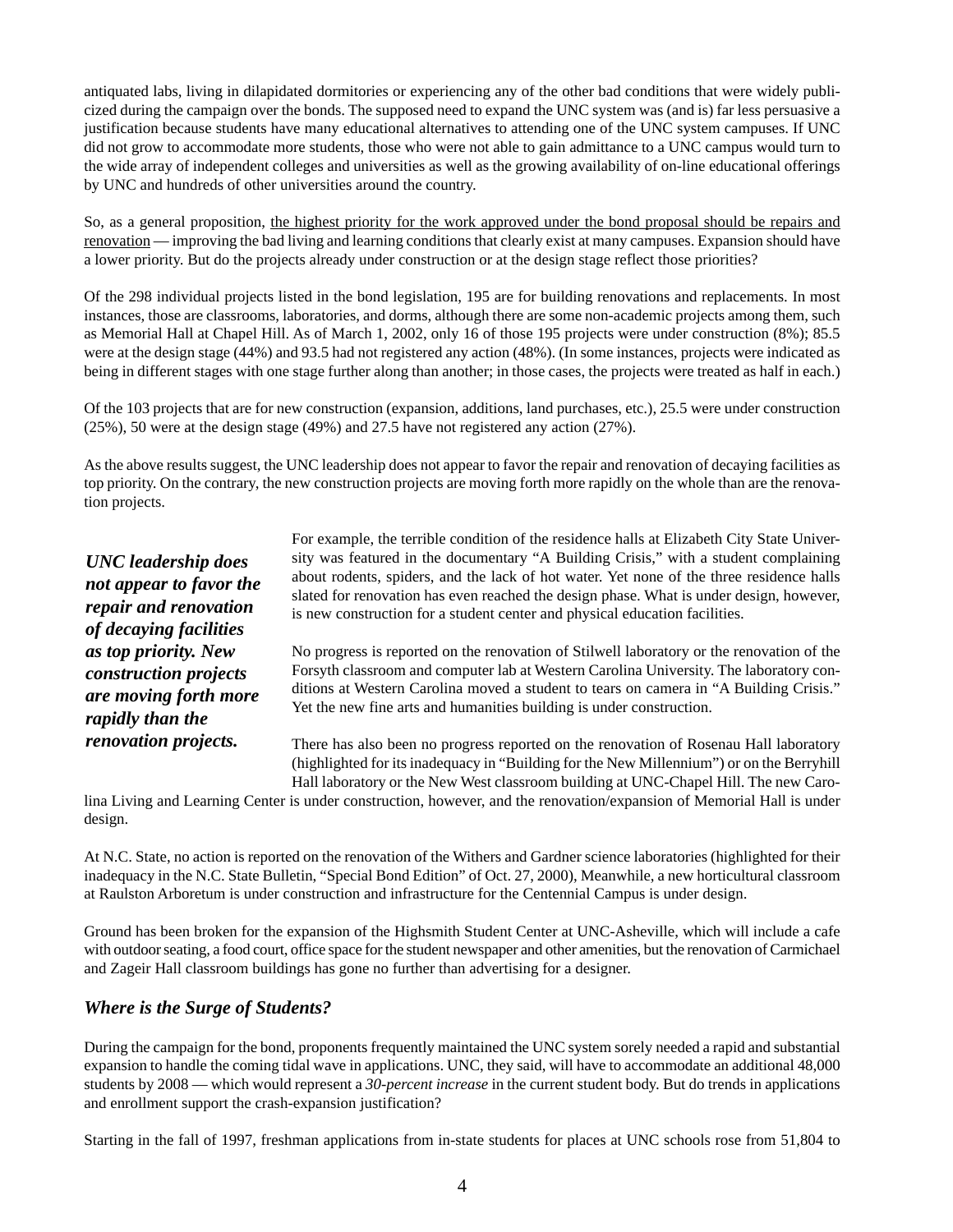58,217 by the fall of 2000, then declined to 57,989 in the fall of 2001 — an increase of 11.9 percent. On average, 73 percent of the applicants were accepted (the figure varying greatly among schools). Of those accepted, on average only 50 percent actually enrolled — evidence of the wide range of non-UNC alternatives that students not only have to choose among, but also frequently find preferable. Based on the recent past, therefore, we see that out of every 100 applicants, the UNC system gets only 37 students.

If the UNC student body were to grow from the 160,000 it now enrolls to 208,000 by 2008 (the 48,000 net student increase forecast), the system would have to see application increases far larger than it has been experiencing. Over an eight-year period, the system would have to see a net gain in students of 6,000 per year. Assuming that the above percentages remain roughly constant, the average annual gain of 6,000 students would require an average annual increase in applicants of *more than 16,200* (6,000/.37). But in the period 1997-2001, the largest increase in applications was only 3,500 (from 1998 to 1999) — and from 2000 to 2001, there was even a slight decrease in applications.

Perhaps the large surge in demand for places at UNC schools is just around the corner, but the statistics from the last five years give no evidence of it.

### *Legal Preferences in Contracting for the UNC Projects*

In September 2001, the UNC Board of Governors approved a plan drafted by the Office of the President regarding the use of "Historically Underutilized Businesses" in the construction projects to be undertaken with the funding supplied by the higher education bonds. The plan's goal is "expansion of participation by Historically Underutilized Businesses ... to ensure and promote equal and increased opportunities for all segments of the design and construction community to participate in University construction projects." State law (General Statutes 143-128) currently establishes a 10% goal for participation by minority businesses, which means 10% of the dollar value of state contracts is expected to go to "minority" businesses. UNC's plan "seeks to supplement and expand, where reasonable and practicable, the efforts of the State's Department of Administration in recruiting and selecting minority contractors for University construction projects."

Not once were North Carolina voters informed prior to the 2000 referendum that UNC would use passage to "supplement and expand" the state's contracting preferences law.

The plan does not explain why the University regards itself as morally bound to "supplement and expand" the current state law. The statute does provide that subdivisions of state government have the freedom to set a higher "goal" or employ more forceful means of achieving it if they desire to, but UNC has not given any rationale for implementing its own minority preference plan. Was it the case, perhaps, that in the past the University of North Carolina was particularly bad in refusing to do business with firms owned by minority-group members or women? No such evidence is given, and in fact it seems likely that UNC would have been the most fair of all branches of state government prior to the official outlawing of segregation and overt discrimination. There weren't many black- or women-owned contractors in the state in the 1960s and earlier, but those that did exist would have certainly fared no worse in attempting to deal with UNC than with other parts of state government. So why does UNC feel compelled to attempt to "exceed the State's goal of 10% for HUB utilization?"

*Despite the state budget crisis, the UNC system is insisting on contracting procedures for bond projects that are probably more expensive.*

The UNC plan requires substantial activity and monitoring to verify that contractors are using "good faith" efforts to meet the 10% "goal." Each campus's "HUB Liaison Officer" is, *inter alia*, directed to:

- Promote the University's HUB program internally and externally.
- Develop and outreach agenda to facilitate HUB utilization.

• Participate in training seminars for the purpose of informing potential bidders/proposers/vendors of HUB programs and business opportunities available.

• Assure that projects are reviewed to determine the possibility of subdividing the work among multiple contractors. Requests for bids may be subdivided to encourage HUB participation.

• Assist the design team in developing methods for structuring bids, proposals, specifications, and plans so as not to unreasonably prejudice of limit HUB participation.

• Ensure that HUB goals and "good Faith Effort" requirements are included in requests for bid/proposals and are discussed during pre-bid/proposal conferences.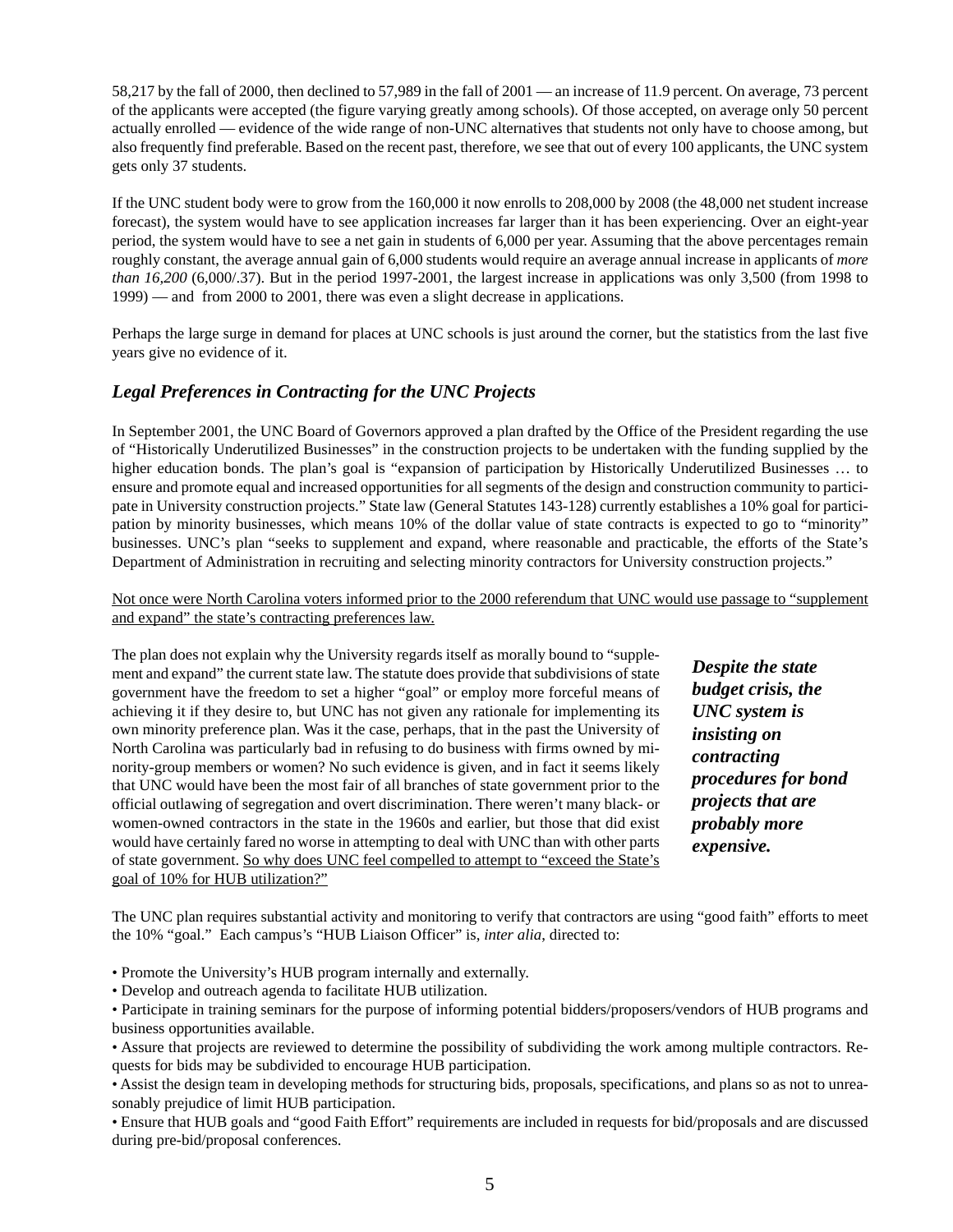• Attend proposal (designer, construction manger, etc.) interviews to discuss proposer's plans to meet HUB goals and proposer's utilization of HUBs.

• Review good faith documentation for completeness.

• Conduct debriefing sessions, when requested, on awarded contracts, to explain why bids/proposals by HUBs may have been unsuccessful.

- Maintain records sufficient for verification of steps taken and evaluate efforts to increase HUB participation.
- Monitor HUB utilization throughout the duration of construction.

The plan also requires contractors to undertake costly steps to show that they have made "good faith efforts" to reach or exceed the 10% HUB goal. They must, for example, advertise that they will be looking for subcontractors and vendors in "trade association publications and HUB focused media" and provide written notice by certified mail to a minimum of three HUB contractors for each portion of work that was subcontracted. Contractors that fail to reach their 10% goal will be required to document their "good faith efforts" with the threat that if their attempt at showing "good faith" does not succeed with the HUB committee, they may have their bids rejected. It is clear that contractors have strong incentives to avoid the difficulties that attend a failure to reach the HUB goal and can be expected to go to considerable lengths to avoid the cost of the regulatory scrutiny that failing to reach the 10% goal triggers.

The 10% HUB target is apt to lead to higher costs than would be the case if contracting and subcontracting decisions were made entirely on the basis of price and quality. Particularly at a time when the state budget is awash in red ink, for the UNC system to insist on contracting procedures that are likely more expensive for bond projects is irresponsible.

*The very legality of UNC HUB plan and the state's plan as well — is doubtful.*

Making it even more ill-advised, the very legality of UNC HUB plan — and the state's plan as well — is doubtful. Similar "good faith to meet percentage goals" plans have been repeatedly stricken down in the courts as unconstitutional violations of the right to equal protection of the laws. For example, Charlotte's minority contractor law, which also required contractors to use "good faith efforts" to ensure that a certain percentage of the value of contracts went to favored contractors, was recently challenged in court. Charlotte did not even raise a defense for it, agreeing to summary judgment against its program and terminating it. Since 1989, not one race-based government program for public contracting has withstood court challenge anywhere in the United States.

#### *Should We Place a Moratorium on Bond Sales and Projects?*

A moratorium *is* possible. The language of Session Law 2000-3 makes it clear: "If less than the aggregate amount of bonds of notes authorized to be issued in a fiscal year is issued in that fiscal year, the balance for that fiscal year may be issued in any subsequent fiscal year" (Sec. 116D-43). The General Assembly foresaw the possibility that circumstances might arise under which the state would be better off if it slowed or stopped the higher education building program so as to have more resources at hand for other state purposes. The statute and the referendum authorize the sale of bonds, but they do not mandate that the state must offer them.

The unprecedented budget deficit facing North Carolina this year — approximately \$1 billion — compels the state to look at every means of reducing expenditures. Governor Easley has been considering across-the-board cuts that would lead to layoffs of thousands of state employees, including employees in the UNC system. In response to the idea of a 4 percent budget cut, officials at UNC-Chapel Hill prepared a study that estimated layoffs at that campus of 70 faculty members and 93 other employees.

A moratorium on bond sales would give the state a significant saving. According to the State Treasurer's office, the cost to the budget of the bonds authorized for 2003 is \$62 million in principal and interest in the current fiscal year and \$60.5 million the next. Not immediately issuing the 2004 bonds would save \$63 million in that year.

If North Carolina were to impose a moratorium on the bond sales and put those projects that are not yet under construction on pause, it would delay for a relatively short period of time — a year, two years or whatever the duration of the moratorium — the completion of some of the UNC and community college projects. The question to ask is whether that would be less damaging to citizens of North Carolina than alternative means of closing the budget gap. A moratorium would not mean job layoffs in itself, and by reducing the budget deficit would lessen the state's need to make layoffs of current employees. Most students would find the delay in renovation and new construction tolerable, but for those who did not, there are other educational alternatives available. On balance, a moratorium appears less undesirable than either additional tax increases or